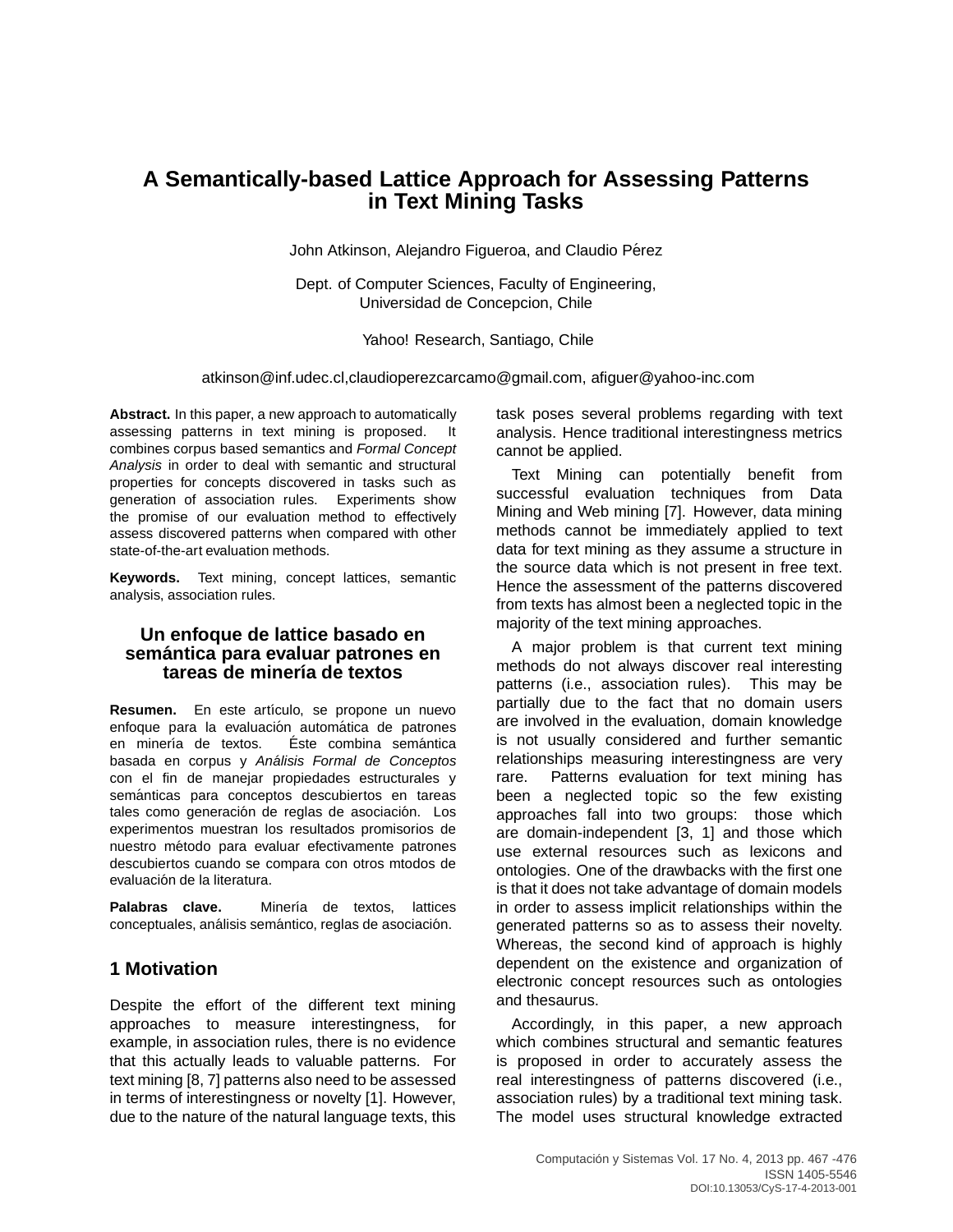from domain model by using Formal Concept Analysis (FCA) methods [3, 4] in order to assess the novelty of patterns and has it augmented with semantically-based knowledge via Latent Semantic Analysis (LSA) [1, 5] which is applied to enable partial matching in FCA [4].

The paper is organized as follows: section 2 discusses the main approaches to evaluate interestingness in some specific Text Mining task (i.e., association rules generation), in section 3 the combined model for pattern evaluation which uses FCA and LSA is presented, section 4 describes and discusses the main experiments using the model and state-of-the-art metrics and human experts, and finally section 5 draws the main conclusions of the work.

## **2 Patterns Evaluation in Text Mining**

A major problem with state-of-the-art evaluation metrics to assess discovered patterns in data mining is that they all have been designed to deal with structured relational data (i.e., support, confidence, surprisingness, etc). Instead, in text mining the data are unstructured and so they cannot be easily interpreted by computers. The lack of structure raises the difficulty of uncovering the implicit knowledge inside the documents. Furthermore, there is a huge amount of involved linguistic implicit and explicit knowledge (i.e., lexical, syntactical, semantic, etc) which makes it very difficult to identify what a pattern should look like and to evaluate its degree of novelty. Thus, there are plenty of well-established text mining approaches but just a few approaches concerned with real knowledge discovery from texts in which finding novel stuff is a key issue.

A promising early approach which indeed dealt with quantitative pattern evaluation for text mining measured the degree of novelty of rules discovered from texts extracted from Web collections based on existing lexical and semantic information in the general-purpose lexical database  $WordNet$ . The evaluation involves assessing the coverage of a rule (i.e., number of items covered by the rule in a training set), and the semantic interestingness. For this, items of the rule's antecedent and consequent are evaluated according to the semantic distance between them in  $WordNet$ . The working assumption here is that the longer the semantic distance is, the more novel the relation is, and

therefore, the rule. Resulting experiments show that the system evaluation somewhat correlates with human judgments.

Nevertheless, this evidence shows that a discovery task which depends on general-purpose conceptual resource may produce misleading results because of the lack of domain-specific knowledge: unconnected terms–longer distances–may lead to interesting patterns even if they do not exist in the knowledge base [5, 8, 10].

Overall, the notion of novelty or interestingness of these approaches relies on a specific organization of conceptual resources, whether they are domain-independent (e.g.,  $WordNet$ ) or specific-domain (e.g., UMLS in the medical domain). However, the effectiveness of the methods is affected in terms of robustness as the discovered knowledge is highly dependent on the existing information, and the particular semantic acquisition task in mind.

A more robust strategy which builds knowledge models from scratch, measures the interestingness degree of association rules [3] based on the distance between antecedent and consequent of the rule based on a concept lattice built by using Formal Concept Analysis (FCA) methods [4]. FCA is a theory of data analysis that identifies conceptual structures among data sets and produces graphical visualizations of the inherent structures among data that can be understood as knowledge model (i.e., ontology). It is an exploratory method for data analysis and provides non-trivial information about input data of two basic types-concept lattice and attribute implications. A concept is a cluster of similar objects (similarity is based on presence of same attribute values); concepts are hierarchically organized (specific vs. general).

For this FCA-based rule evaluation approach, a lattice hierarchy is used to compute conceptual distance between concepts. A concept is usually composed of two parts: extension and intention. Extension covers all the objects belonging to the concept whereas the intention covers all the objects' valid attributes for a concept. In FCA, a triple  $(G, M, I)$  is called a *context* where G and M are sets and  $I \subseteq G \times M$ . The elements of G and M are called objects and attributes respectively. The context is often represented by a cross-table of objects (i.e., documents) versus attributes (i.e., terms or words).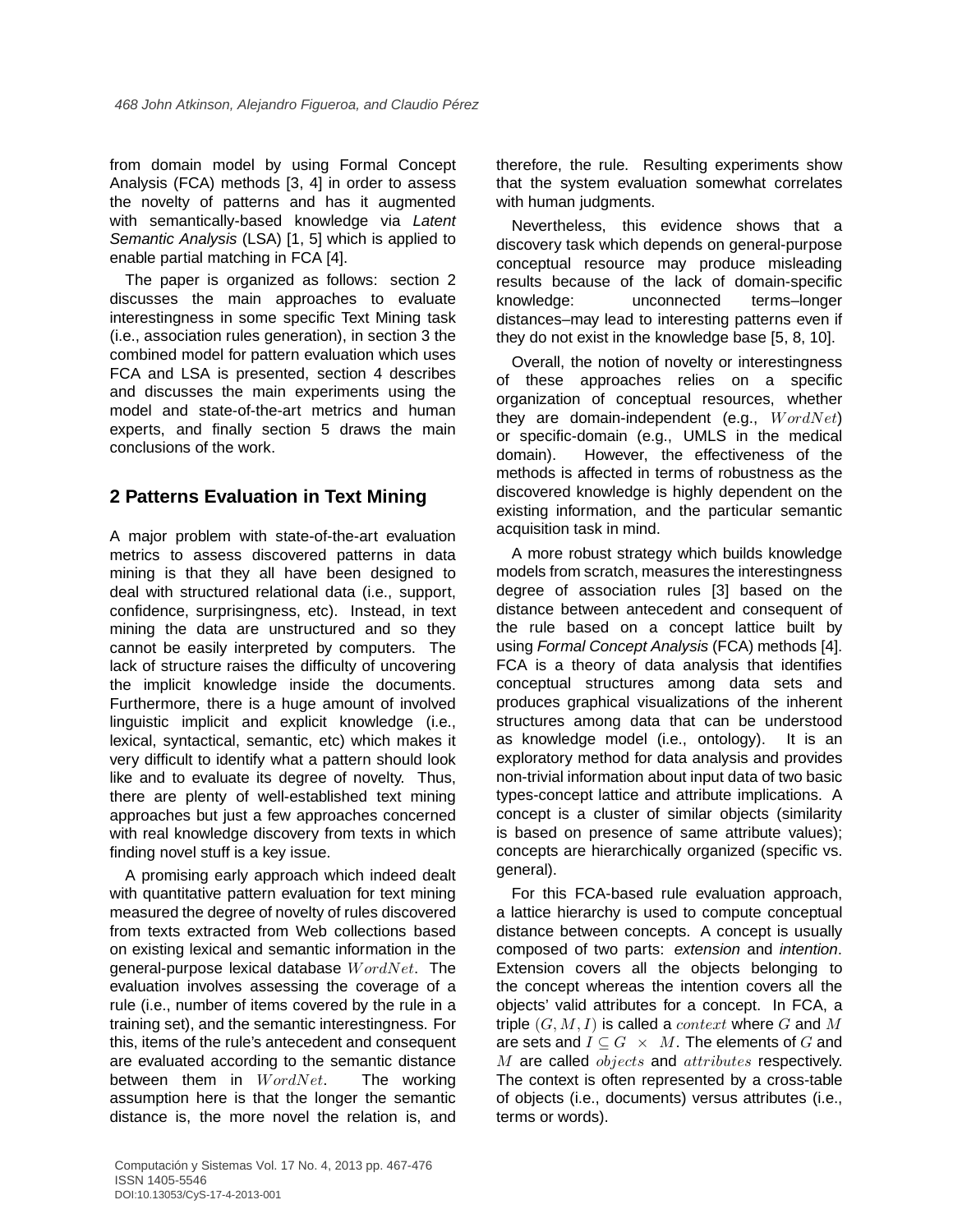For this approach, the knowledge model  $(K)$ represents generalization relationships between concepts composed of terms extracted from a text corpus. For any concept  $A, B \in K$ ,  $A \subseteq B$  iff any instance of A is also an instance of B. Formally, the lattice  $(K, \subseteq)$  is a directed graph containing K vertices, and the relation ⊆ defines the edges of the graph [3].

Using this concept lattice, the degree of interestingness of a rule is measured in terms of the probability of going from one term  $k_1$  to other term  $k_2$  contained in a concept of the lattice model  $k$  what is called  $\text{conformity}$ , with these terms appearing in the antecedent and consequent part of the rule. Formally, the  $conformity$  of a rule  $k_1 \rightarrow$  $k_2$  according to model  $(K, \subseteq)$  is the probability of transition for finding a path from  $k_1$  to  $k_2$  in the model  $(K, \subseteq)$ . A connection between terms is regarded to as *uninteresting* as long as this is a direct 'translation' of the relationship between  $K_1$ and  $K_2$  hence longer paths are preferred. For example, if the term "fruit" is more general than "apple" (apple  $\subseteq$  fruit), then the rule "apple  $\Rightarrow$ fruit" will have a high  $conformity$  and therefore it becomes 'uninteresting'.



**Fig. 1.** A simplified Concept Lattice

This strategy uses the **ACLOSE** algorithm to generate association rules [8, 7]. Using these rules, the created knowledge model is used to determine the interestingness degree of each rule. A sample model to assess pattern is seen in figure 1, where each edge between nodes (i.e., concepts) represents a generalization relationship (i.e.,  $k_1$  is a set of  $k_2$ ). For the example in which terms are extracted from text documents, conformity is then computed keeping two kinds of relations in mind: that between "a" and "c" where there exists a path between the nodes (figure 1), and that between "c" and "d" where there is no path at all connecting them. Here, the *conformity* value for

 $a - c$  is greater than for  $c - d$ , so the generalization relationship between "a" and "c" is stronger than for "c" and "d", hence the  $c - d$  rule may express a more interesting pattern. This is mainly due to the existence of a model that connects the nodes "a" and "c"", whereas for the  $c - d$ , no path that connects them was even found.

A main drawback of this evaluation method is that human supervision is still required to build and adjust the domain model when necessary. On the other hand, creating concept lattices strongly relies on exact matching of inclusion relationships between objects. Hence only exact attributes are considered when creating a concept in the lattice which may discard a significant number of approximately similar concepts [5].

### **3 A Multi-Strategy Approach to Patterns Evaluation**

One of the key issues with patterns evaluation when building knowledge models (i.e., lattices) is its restricted kinds of semantic relationships. This can be partially due to the way the concepts are created. In the case of lattices, creating concepts strongly depends on exact properties of set inclusion which may discard semantically similar terms which are not in the set built for the concept. On the other hand, purely semantic distance evaluation based on LSA does not allow us to establish specific generalization/specialization relationships which makes difficult to compute structure-based metrics such as  $conformity$  or novelty.

For this, our work combines lattice-based models and LSA-based similarity metrics in order to provide approximate matching using semantic distances of sets when creating knowledge models and it, in turn, enables a more effective mechanism for assessing patterns in the form of association rules. Thus, this research contributes a new multi-strategy approach to assess patterns using automatically created semantically-based knowledge models as follows:

— Providing a multidimensional semantic space: contextual meaning of words in a corpus can be inferred from occurrences across text documents via semantic analysis. Multidimensional vector obtained from this task can then be used to compute semantic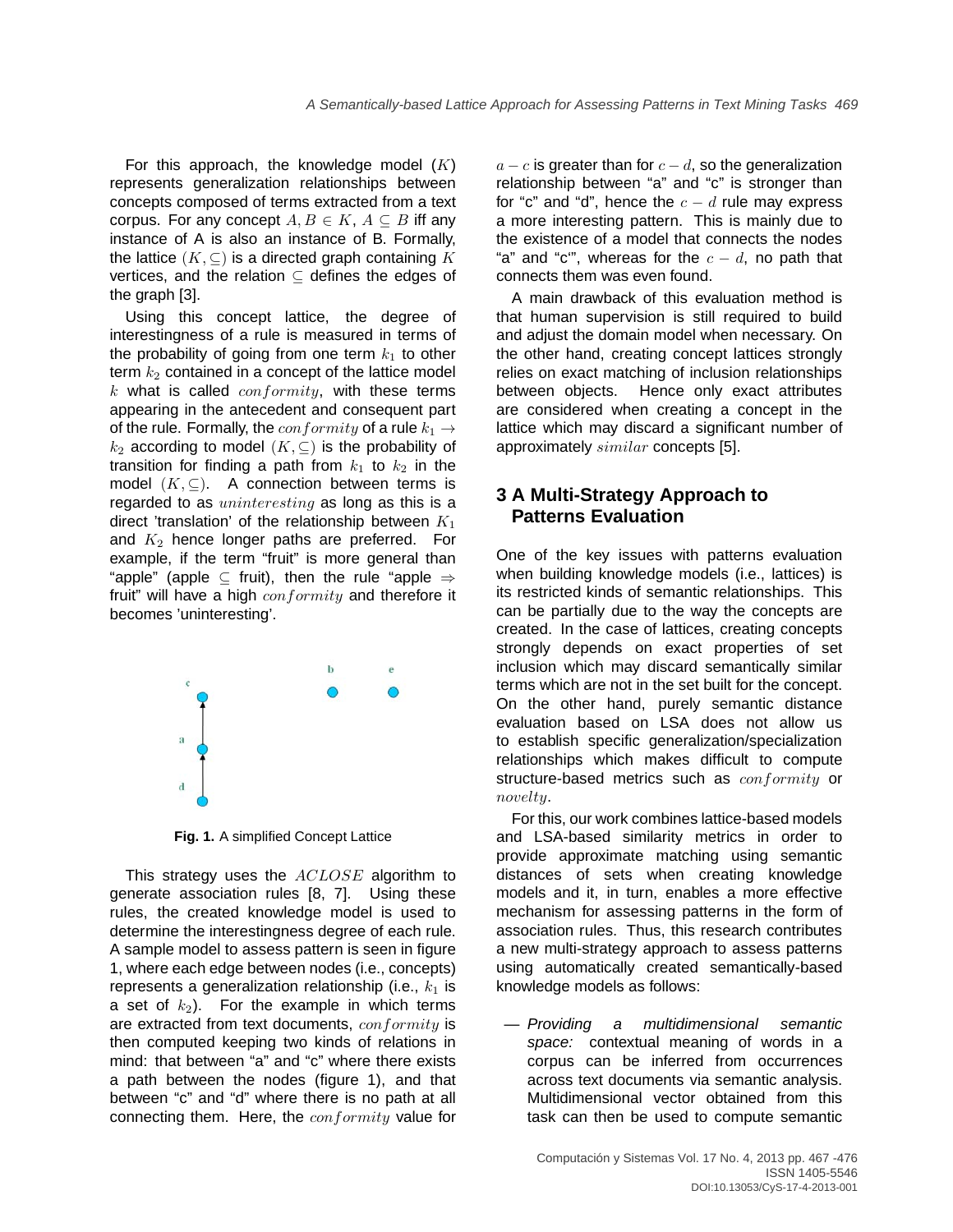similarity/distance between terms when creating domain models.

— Providing knowledge models by building lattices: discovered patterns can be assessed by measuring distances in the underlying hierarchical concept structure in terms of generalization/specialization connections [3]. Unlike other approaches, lattice construction is extended to include LSA-based semantically similar attributes when creating concepts which in turn, may make rule evaluation more effective as the concept creation becomes more robust.

From now on, this two-phase strategy which uses corpus-based semantics is called a Semantic Concept Lattice (SCL), which allows for the approximate creation of concepts in a lattice-like knowledge model. Thus, our approach is also capable of determining implicit similarity relationships which cannot be usually captured by structural methods such as FCA (i.e., synonyms). The overall procedure can be seen in algorithm 1 which requires preprocessing, knowledge models generation tasks before evaluating association rules.

**Algorithm 1.** Building semantic lattices and evaluating patterns

- 1: Let  $T$  a given input training text corpus
- 2: Let  $P$  a set of association rules to be assessed
- 3:  $T' \leftarrow$  Text Preprocessing using T
- 4:  $S \leftarrow$  Creating Semantic Spaces (i.e., vectors) with LSA for  $T'$
- 5:  $L$  ← Generating the Semantic Concept Lattice using  $T'$  and  $S$
- 6: Evaluate  $P$  according to the  $Conformity$  measure on  $L$

### **3.1 Generating Association Rules**

Using simple terms extracted from a text corpus, frequent closed itemsets and association rules are automatically generated by using the ACLOSE and  $APRIORI$  algorithms respectively [7]. Usual terms included combinations of  $Noun - Adjective$ ,  $Noun - Property Name$ . It is important to highlight that while complex linguistic structures might be extracted from the text to represent the rules, lattice creation restricts its inclusion sets to only contain terms.

### **3.2 Text Preprocessing**

In this stage, some basic preprocessing tasks for handling natural language texts were carried out including: Stopwords removal (i.e., non-relevant words are removed from the text corpus in order to avoid inferences of highly frequent words when computing LSA spaces), Lemmatization (i.e., involves the reduction of the words in a corpus to their respective lexemes), Part-of-Speech (POS) tagging (i.e., words in a corpus are marked as corresponding to a particular part of speech or lexical category), Features Extraction (i.e., relevant terms are looked for in order to get a representative set of features representing the documents).

### **3.3 Generating Knowledge Models**

Semantic and domain models are created based on LSA and FCA, in order to build our Semantic Concept Lattice (SCL):

— Creating Semantic Spaces with LSA:

Latent Semantic Analysis (LSA) is a kind of mathematical technique that generates a high-dimensional semantic space (aka. a set of semantic vectors) from the analysis of a huge text corpus. Specifically, words, sentences or paragraphs can be represented by these semantic vectors. The ultimate goal of LSA is to find a data mapping which provides information well beyond the lexical level and reveals semantical relations between the entities of interest [5].

This latent structure is obtained by extracting and inferring relations of expected contextual usage of words in passages of texts. A first step represents the text as a matrix in which each row stands for a unique word and each column stands for a text passage or other unit. Each cell contains the frequency with which the word of its row appears in the passage denoted by its column. Next, the cell entries are subjected to a preliminary transformation in which each cell frequency is weighted by a function that expresses both the word's importance in the particular passage and how much information the word type carries in the domain of discourse. Next, LSA applies Singular Value Decomposition (SVD) methods [5] to the matrix so that reconstructed matrices in fewer dimensions are said to capture the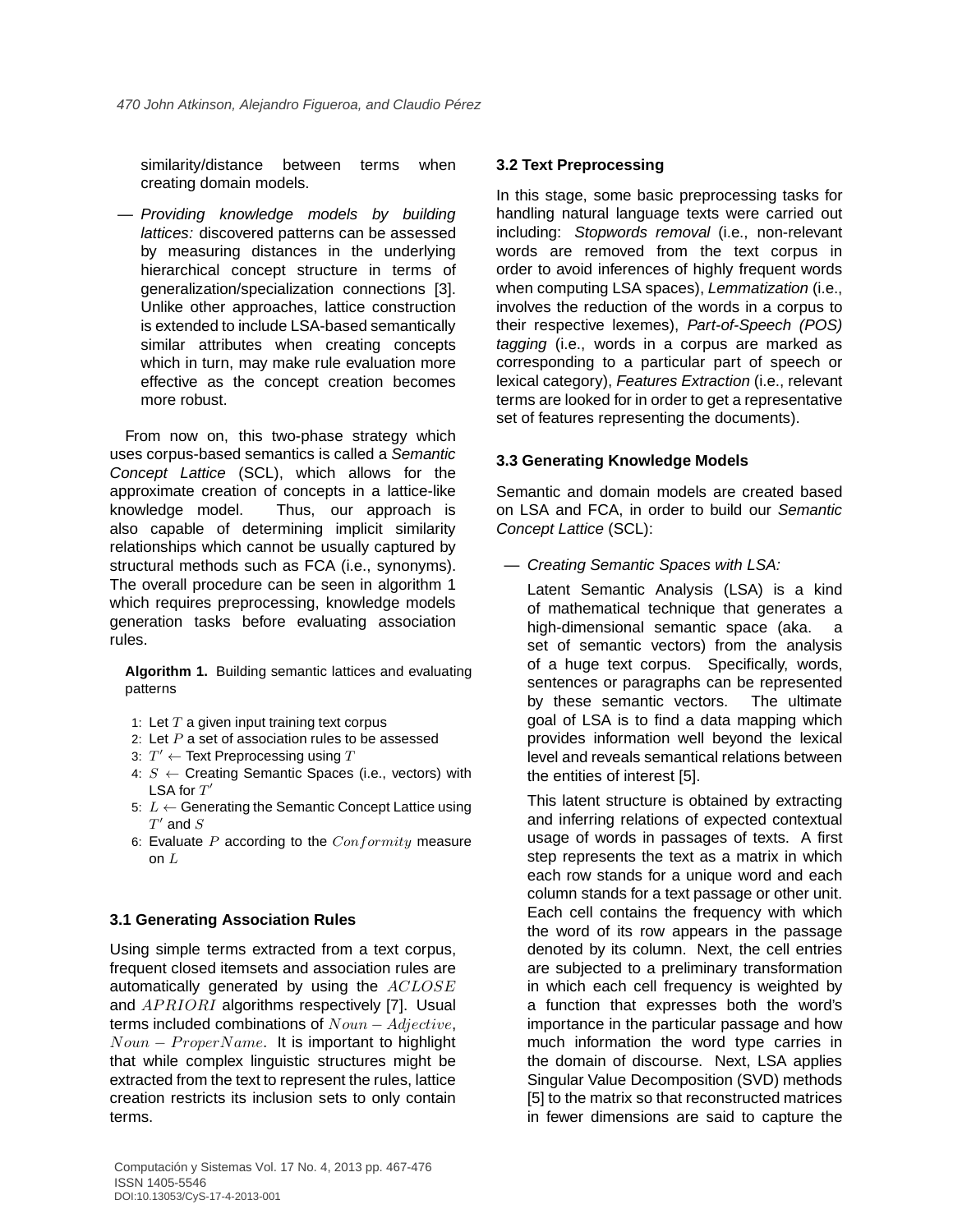latent structure of the terms co-occurring in texts.

By keeping track of the patterns of occurrences of words in their corresponding contexts, LSA is able to recover the latent structure of the meaning space, this is, the relationship between meanings of words: the larger and the more consistent their overlap, the closer the meanings.

Specifically, by using a text corpus, LSA produces a set of highly-dimensional semantic vectors representing knowledge at the lexicosemantic level for each term of a document. These terms will become part of the concepts when creating a lattice. Vectors are obtained by a combination of matrix-based operations on the occurrences of terms and based on SVD. This vector representation can then be used to measure a semantic closeness between two term vectors  $t_1$  and  $t_2$ in a semantic space  $S$  as follows:

$$
Similarity\_\_\mathit{LSA}(t_1, t_2, S) = cosine(\vec{t_1}, \vec{t_2})\tag{1}
$$

### — Generating the Semantic Concept Lattice:

In order to create our Semantic Concept Lattice (SCL), concepts are built from terms extracted from a corpus, for which an adaptation of FCA methods was used [3]. Our approach considers lexicosemantic knowledge provided by LSA in order to add close terms into a concept of a lattice without using any domain resource as seen in algorithm 2. Note that a lattice uses a kind of hierarchical relationship (i.e.,  $a - subset - of$ ) which cannot be determined by pure LSA as semantic closeness is symmetrical. Thus it is not possible to determine the named relationship or even its direction. In order to deal with this, LSA semantic vectors for each terms forming a concept, are introduced in order to measure the similarity between terms being added by FCA when creating the concepts.

In the algorithm, NEIGHBORS computes the upper neighbors of a concept  $(G, M)$ in which  $G$  becomes the set of objects (i.e., documents) and  $M$  becomes the set of attributes (i.e., terms or features). It can be

**Algorithm 2.** Creating a Semantic Concept Lattice (SCL)

### **CREATE SCL(T',S):**

|     | with $T'$                                   |                       | and S representing $(G, M)$                          |  |          |
|-----|---------------------------------------------|-----------------------|------------------------------------------------------|--|----------|
| and | the                                         |                       | LSA semantic vectors                                 |  |          |
|     | respectively:                               |                       |                                                      |  |          |
|     |                                             |                       | 1: Let L be LATTICE $(G, M, I)$ where $(G, M)$ and   |  |          |
|     |                                             |                       | $(G, M, I)$ are the concept and context respectively |  |          |
|     | 2: $c \leftarrow (\emptyset', \emptyset'')$ |                       |                                                      |  |          |
|     | 3: insert $(c, L)$                          |                       |                                                      |  |          |
|     |                                             |                       | 4: for all $x \in NEIGHBORS$ $(c, (G, M, I))$ do     |  |          |
|     | 5: $lookup(x, L)$                           |                       |                                                      |  |          |
|     |                                             |                       | 6: if NotFound and $Similarity\_{LSA}(x, c, S)$      |  | $\rm{>}$ |
|     |                                             | $Threshold\_LSA$ then |                                                      |  |          |
| 7:  |                                             | insert $(x,L)$        |                                                      |  |          |
|     | 8: end if                                   |                       |                                                      |  |          |
|     | 9: $x_* \leftarrow x_* \cup \{c\}$          |                       |                                                      |  |          |
|     | 10: $c^* \leftarrow c^* \cup \{x\}$         |                       |                                                      |  |          |
|     | 11: $c \leftarrow next(c, L)$               |                       |                                                      |  |          |
|     | 12: if NotFound then                        |                       |                                                      |  |          |
| 13: | exit                                        |                       |                                                      |  |          |
| 14: | end if                                      |                       |                                                      |  |          |
|     | $15:$ end for                               |                       |                                                      |  |          |
|     | 16: $SCL \leftarrow L$                      |                       |                                                      |  |          |
|     |                                             |                       |                                                      |  |          |

used to recursively compute all the concepts in  $L$  of a context by starting from the smallest concept  $(\emptyset', \emptyset'')$  of the lattice. Every concept  $c$  has two lists associated with it: the list of  $c^*$ of its upper neighbors and the list of  $c^*$  of its lower neighbors.

One object may be shared by two different concepts as their upper neighbor. While the algorithm processes each of the two concepts their shared upper neighbor must be detected in order to get the relationships right. For this purpose all concepts are stored in L. Each time the algorithm finds a neighbor, it looks for it  $(lookup(...)$  in L to find previously inserted instances of that concept. In case the concept is found, the existing lists of neighbors are updated. Otherwise, if the LSA similarity on the semantic space  $S$  between the new concept and  $x$  exceeds some threshold, the previously unknown concept is entered into the lattice.

The algorithm inserts concepts into L and looks them up at the same time:  $next(c, L)$ asks for the smallest concept that is greater than c with respect to the total order  $\prec$ . To make sure all concepts that are inserted are also considered for their upper neighbors,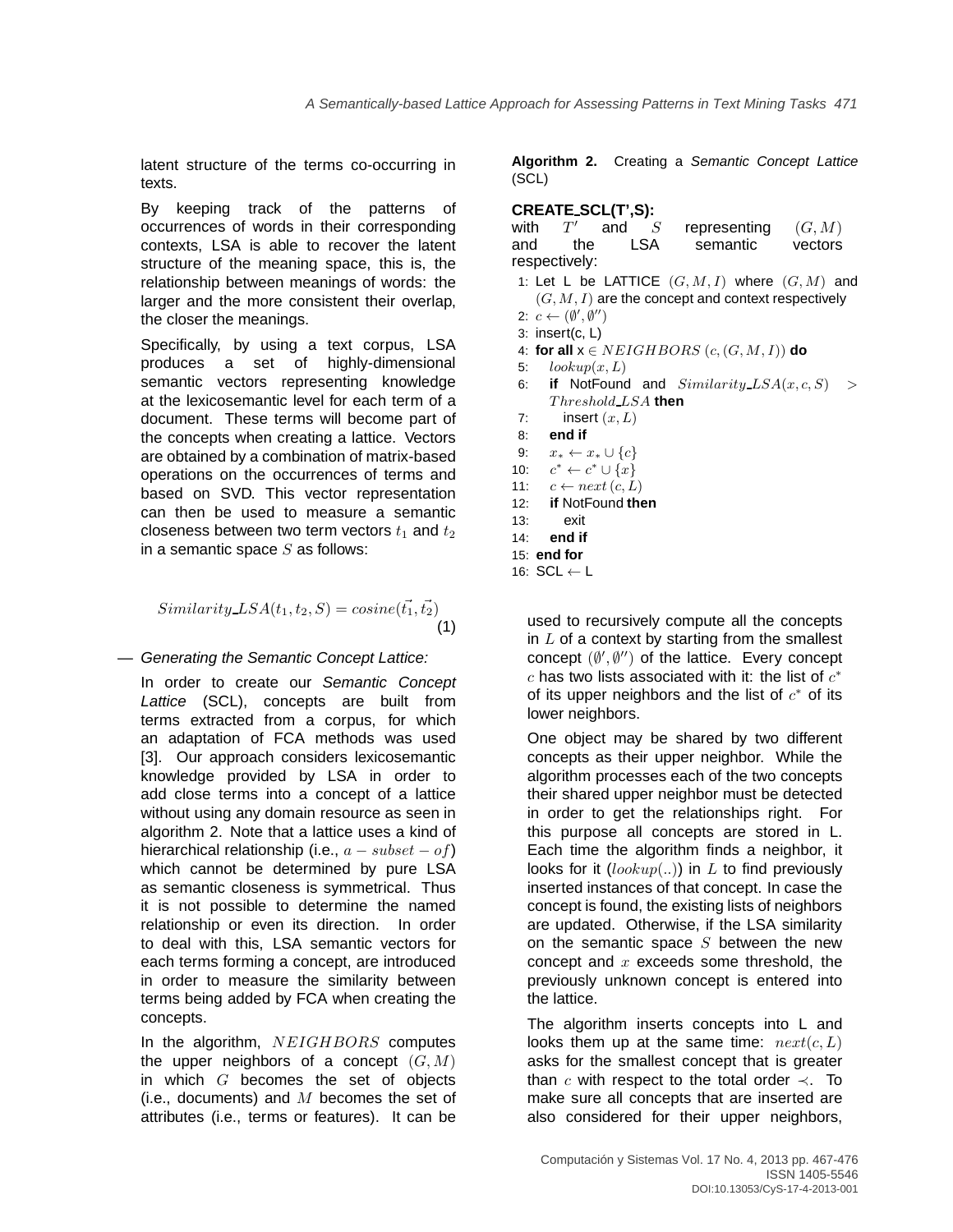the total order  $\prec$  must relate to the partial lattice order  $\leq$  in the following way:  $c_1 < c_2$ implies  $c_1 \prec c_2$ . This way, recently inserted neighbors are greater than the actual concept with respect to  $\prec$  and will be considered later by  $next(...)$ .

Thus, given two terms  $(t_1$  and  $t_2$ ) to be incorporated into a lattice, the term  $t_1$  may be included in a subset of t2 (with  $t_1$  being not necessarily an exact matching of the other term) only if the LSA similarity between both exceeds certain threshold  $(threshold_{LSA})$ . This lattice so created is called a Semantic Concept Lattice (SCL).

Thus, if the semantic threshold  $(threshold_{LSA})$ was maximum (1.0), it would mean that a very flat and uninteresting structure will be created (see first lattice of figure 2) as  $conformity$  will be uniform for all the terms of the hierarchy.



Fig. 2. SCL for  $threshold_{LSA}$  values of 1.0, 0.9 and 0.8 respectively

When reducing the  $threshold_{LSA}$  down to  $0.9$ and 0.8, second and third lattice of figure 2 are obtained respectively in which distances between the terms are much clearer so that if they appear in some association rules their conformity would be lower, and therefore they become potentially more interesting. On the other hand, for  $threshold_{LSA}$ values under 0.6, the generated concept structure tends to be the same as lattice creation methods which do not use semantic distances [3]. This may be due to the fact all the input terms are candidates to be part of a concept so the inclusion relation becomes a major issue.

### **3.4 Evaluating Association Rules**

The interestingness degree of each discovered rule is assessed by using the automatically created SCL. For this, each rule is measured in terms of its  $conformity$  value which is based on two basic tasks:

1. Computing Conformity:

For each term in the SCL, conformity is computed against the rest of the terms of the lattice.  $Conformity$  represents the degree of generalization/specialization of two terms in a concept structure so that the longer the distance between them, the lower their  $conformity$  is, and therefore, the relationship becomes interesting.

2. Generating a Conformity Ranking:

Each assessed rule according to its semantic conformity is ranked by starting from the most interesting one (lower  $conformity$ ) to the less interesting one (higher  $conformity$ ). Thus effectiveness of an evaluation can be seen as the position of each rule on this ranking.

## **4 Experiments and Results**

We assessed the effectiveness of our patterns evaluation approach by building a computer prototype and carrying out a series of adjusting and final experiments. Final results were compared with some state-of-the-art metrics for patterns evaluation and they were then correlated with human judgment.

Note that our patterns evaluation approach is domain-independent but for experimentation purposes we used a corpus of nearly 100, 000 documents extracted from the Web and the Corpus BioText Data<sup>1</sup>. . Natural Language Processing tools such as Part-of-Speech (POS) taggers and stemmers were obtained from GENIA and SNOWBALL<sup>2</sup>, respectively. In order to

<sup>1</sup>http://biotext.berkeley.edu/data.html

<sup>2</sup>http://snowball.tartarus.org/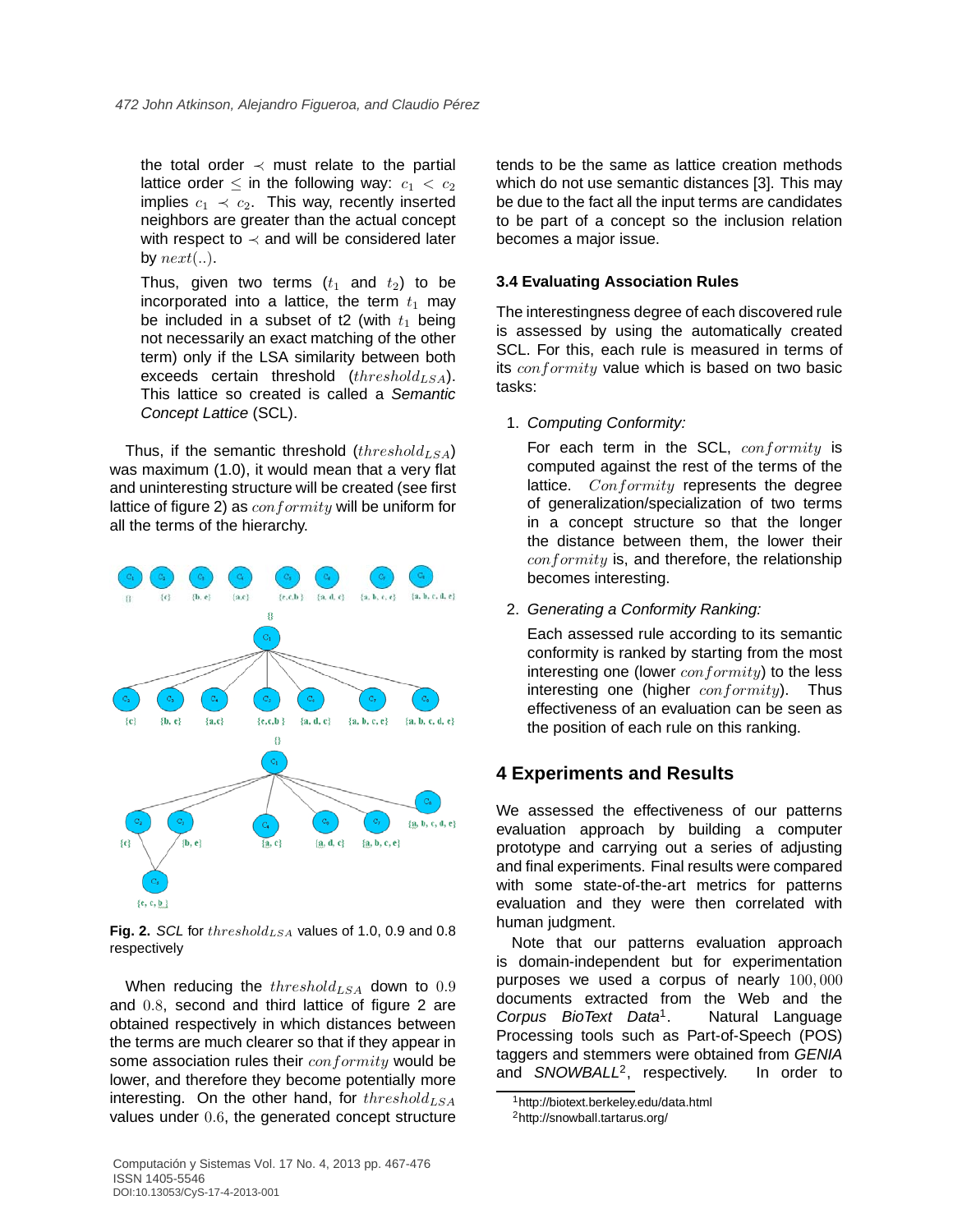create our Semantic Concept Lattice (SCL), the tool  $Concepts<sup>3</sup>$  was applied and extended. Furthermore, LSA-based vectors were obtained using the Infomap<sup>4</sup> library.

### **4.1 Setting Experiments**

For preprocessing and training purposes, a  $k-fold$  $(k = 10)$  cross-validation method was used for documents extracted from the original corpus so as to set and adjust parameters for our model which included  $threshold_{LSA}$ , depth of the lattice, etc. In addition, values of traditional metrics such as support/confidence (i.e., *minsupport* and minconfidence) were systematically looked for so that ACLOSE and APRIORI algorithms were applied to generate relevant association rules [7].

By manually examining association rules generated by state-of-the-art algorithms, the most relevant patterns were obtained for minsupport and *minconfidence* values under 1.0 and 0.1, respectively. Furthermore,  $threshold_{LSA}$  values were set by analyzing the quality of the knowledge lattice being created in terms of the conformity of the discovered rules.

Experiments show that for threshold values between 0.0 and 0.3, the SCL becomes irrelevant as it only contains one hierarchical level, so that the assessed rules will be given a uniform  $conformity$ . The average depth of the SCL built for different threshold values showed that for a threshold value of 0.4, the highest depth of the lattice was obtained (approx. 3). In this scenario, the most interesting rule seems to be "segments"  $\rightarrow$ "transmembrane, Orientation" which is assessed in the first place. On the other hand, rules such as "protein"  $\rightarrow$  "Arf, GTPase-activating" are evaluated in the last position of the ranking hence it becomes 'uninteresting'. For  $threshold_{LSA}$ values of 0.5, two different positions are generated in the ranking in the first position for two rules respectively: "segments"  $\rightarrow$  "transmembrane, Orientation" and "fur"  $\rightarrow$  "Max-Planck-Institut, Zuchtungsforschung". On the contrary, rules "protein"  $\rightarrow$  "Arf, GTPase-activating" and "two-hybrid analysis"  $\rightarrow$  "cerevisiae, screening" are evaluated in the last place.

For a different set of generated rules, table 1 shows rankings for  $threshold_{LSA}$  values under 0.2 which clearly affects the evaluation ranking of the model. For example, for  $threshold_{LSA}$ value of 0.2, the rule "crassa"  $\rightarrow$  "Neurospora" is evaluated in the first place whereas the rules "virus"  $\rightarrow$  "Vaccinia" and "actin"  $\rightarrow$  "cerevisiae" are located in the last position of the ranking. Hence better relevant rules are obtained from the SCL for  $threshold_{LSA}$  of 0.2, in terms of a deeper level in the structure and different positions in the ranking.

**Table 1.** Ranking for different rules in the SCL for increasing values of  $threshold_{LSA} < 0.2$ 

|                                                         | <b>Threshold</b> |               |                  |
|---------------------------------------------------------|------------------|---------------|------------------|
| Rule                                                    | 0.0              | 0.1           | 0.2 <sub>0</sub> |
| $profitin \rightarrow cerevisiae$                       | 3                | 3             |                  |
| $\overline{\text{actin} \rightarrow \text{cerevisiae}}$ | 3                | 3             | 5                |
| glucan $\rightarrow$ Golgi                              | 4                |               | 2                |
| homolog $\rightarrow$ Drosophila                        | $\mathcal{P}$    | $\mathcal{P}$ | 3                |
| virus $\rightarrow$ Vaccinia                            | 1                | 3             | 5                |
| $crassa \rightarrow Neurospora$                         |                  |               |                  |
| genome $\rightarrow$ Arabidopsis                        |                  |               |                  |

#### **4.2 Final Experiments**

In order to evaluate the effectiveness of the proposed approach, previous settings were used to adjust the model and compare it against other state-of-the-art association rules evaluation metrics. For this,  $k - fold$  cross-validation was used with the original corpus being the testing set. Furthermore, obtained evaluations were correlated with human judgment so as to investigate the effectiveness of the interestingness automatic evaluation.

Association rules were generated from a combination of 104 features on POS tags such as proper name, name and adjective, given a final set of 153 different terms. A set of 25 random rules were finally obtained and the  $threshold_{LSA}$ value was set to 0.4 based on previous setting experiments.

Final evaluation and comparisons were carried out by using the following state-of-the-art evaluation metrics:

- **M1:** uses typical metrics such as support and confidence.
- **M2:** uses the *conformity* metric based on simple lattices [3].

<sup>3</sup>http://www.st.cs.uni-sb.de/∼lindig/src/concepts.html <sup>4</sup>http://infomap-nlp.sourceforge.net/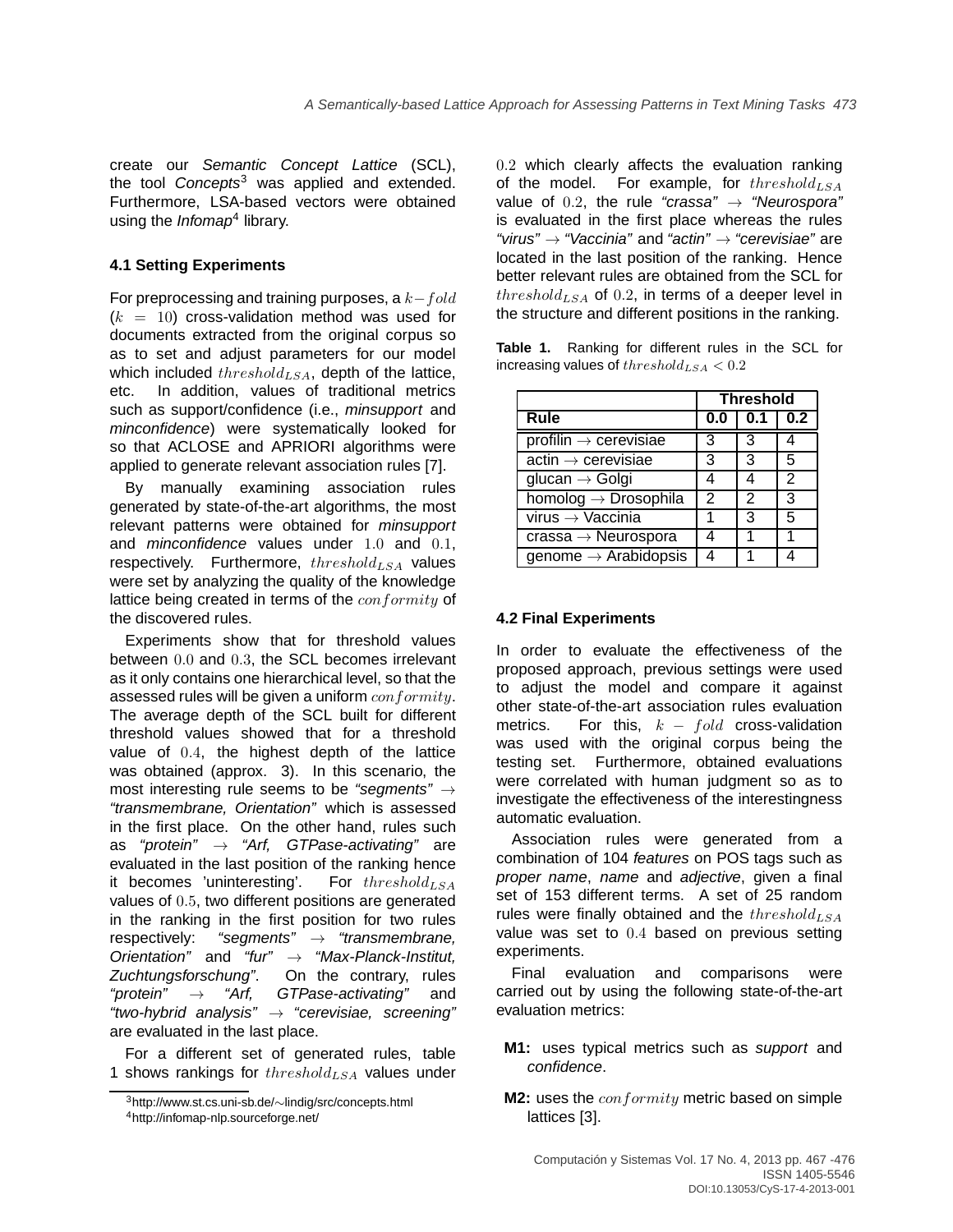|                                                          | <b>Method</b>  |                 |                 | <b>Expert</b>  |                         |                |
|----------------------------------------------------------|----------------|-----------------|-----------------|----------------|-------------------------|----------------|
| Rule                                                     | M1             | $\overline{M2}$ | $\overline{M3}$ | M <sub>4</sub> | E1                      | E2             |
| aggregation $\rightarrow$ Huntington, disease-associated | 4              | $\overline{3}$  | 23              | 1              | $\mathbf 1$             | $\overline{2}$ |
| nuclear $\rightarrow$ cerevisiae, pore                   | 1              | $\overline{2}$  | 12              | 1              | $\overline{2}$          | $\overline{2}$ |
| protein $\rightarrow$ wild-type                          | 4              | $\overline{2}$  | $\overline{13}$ | 1              | $\overline{2}$          | $\overline{3}$ |
| multidrug $\rightarrow$ Pdr5p, ABC                       | $\overline{4}$ | $\overline{2}$  | $\overline{10}$ | 1              | 1                       | 1              |
| $archaeal \rightarrow jannaschii, alF6$                  | 4              | 3               | $\overline{7}$  | 1              | 1                       | $\overline{1}$ |
| substrate $\rightarrow$ amino                            | $\overline{3}$ | $\overline{1}$  | 24              | $\overline{2}$ | 3                       | 3              |
| mammalian $\rightarrow$ C, Class                         | $\overline{4}$ | $\overline{2}$  | $\overline{25}$ | $\overline{2}$ | 3                       | $\overline{1}$ |
| $amino \rightarrow substrate$                            | $\overline{3}$ | $\overline{2}$  | $\overline{11}$ | $\overline{2}$ | $\overline{5}$          | $\overline{5}$ |
| Two-hybrid analysis, system->cerevisiae                  | 4              | $\overline{2}$  | 4               | $\overline{2}$ | $\overline{2}$          | 5              |
| cerevisiae->Saccharomyces                                | 4              | $\overline{2}$  | 5               | $\overline{2}$ | $\overline{2}$          | $\overline{2}$ |
| stalk->cerevisiae, ribosomal                             | $\overline{4}$ | $\overline{3}$  | $\overline{6}$  | $\overline{2}$ | 1                       | 1              |
| cells->parental, Chemical                                | $\overline{4}$ | $\overline{2}$  | 8               | $\overline{2}$ | $\overline{2}$          | $\overline{2}$ |
| motif->Walker, nucleotide-binding                        | 4              | $\overline{2}$  | $\overline{9}$  | $\overline{2}$ | 5                       | $\overline{5}$ |
| fungus->mushroom-producing, Schizophyllum                | $\overline{4}$ | $\overline{3}$  | 12              | $\overline{2}$ | 5                       | 1              |
| pore->cerevisiae, nuclear                                | $\overline{4}$ | $\overline{2}$  | 12              | $\overline{2}$ | 1                       | 1              |
| genetic data→ DSC1/MBF                                   | 4              | $\overline{2}$  | $\overline{14}$ | $\overline{2}$ | 5                       | 5              |
| stalk->cerevisiae, ribosomal                             | 4              | $\overline{2}$  | 16              | $\overline{2}$ | 4                       | 3              |
| high->cerevisiae, mobility                               | 4              | $\overline{2}$  | 17              | $\overline{2}$ | $\overline{3}$          | $\overline{2}$ |
| system->cerevisiae, Two-hybrid analysis                  | $\overline{4}$ | $\overline{2}$  | 18              | $\overline{2}$ | $\overline{\mathbf{4}}$ | 5              |
| intermediate->covalent, Biochemical                      | 4              | $\overline{3}$  | 19              | $\overline{2}$ | 5                       | 4              |
| jannaschii->archaeal, alF6                               | 4              | $\overline{3}$  | 20              | $\overline{2}$ | 1                       | 4              |
| domain→LexA, DNA-binding                                 | 4              | $\overline{2}$  | $\overline{22}$ | $\overline{2}$ | $\overline{5}$          | 5              |
| albican->Candida, strains                                | 4              | $\overline{3}$  | $\overline{1}$  | $\overline{2}$ | $\overline{3}$          | $\overline{4}$ |
| box->A, ATP-binding                                      | 4              | $\overline{2}$  | $\overline{2}$  | $\overline{2}$ | 5                       | 5              |
| bacterium->Gram-negative, Escherichia                    | $\overline{4}$ | 1               | 3               | 3              | 1                       | 1              |

**Table 2.** Ranking association rules using different evaluation metrics

- **M3:** uses the semantic dissimilarity between antecedent and consequent of a rule based on information provided by pure LSA with no external or domain models.
- **M4:** uses our SCL method to measure the conformity of the generated rules.

At the same time, each rule was also assessed by two human experts  $(E1$  and  $E2)$  who measured the degree of interestingness of the rules in the same scale as the models. However, for clarity's sake, it was 'normalized' to a scale ranging from 1 (very interesting) to 5 (uninteresting). Evaluation made by the four automatic methods and the humans can be seen in table 2.

The table shows that evaluation method (metrics)  $M1$  assesses in the first position the rule "archaeal"  $\rightarrow$  "jannaschii, alF6", whereas the same rule is seen as very interesting by both experts. It may be due to the fact that metrics M1 uses only statistical-based metric to assess rules which may be not very useful to assess interestingness/novelty. On the other hand, metrics  $M2$  generates three different evaluations, having in the first place the two rules "bacterium"  $\rightarrow$  "gram-negative, escherichia" and "substrate"  $\rightarrow$ "amino", whereas the experts assessed 7 rules in a first place (out of 9 different rules).

Metrics  $M3$  evaluates in a first place the rule "albican"  $\rightarrow$  "candida, strains". However, the same rule is regarded to as not that interesting by both experts (range 3 and 4). Rules evaluated using our metrics  $(M4)$  are within the three different positions of the ranking which suggests several coincidences in some places. Hence our model seems to better evaluate (i.e., higher positions) those rules that might be more interesting. Since there is no absolute real notion of the interestingness degree, evaluation and ranking produced by the four metric were correlated with human experts for the same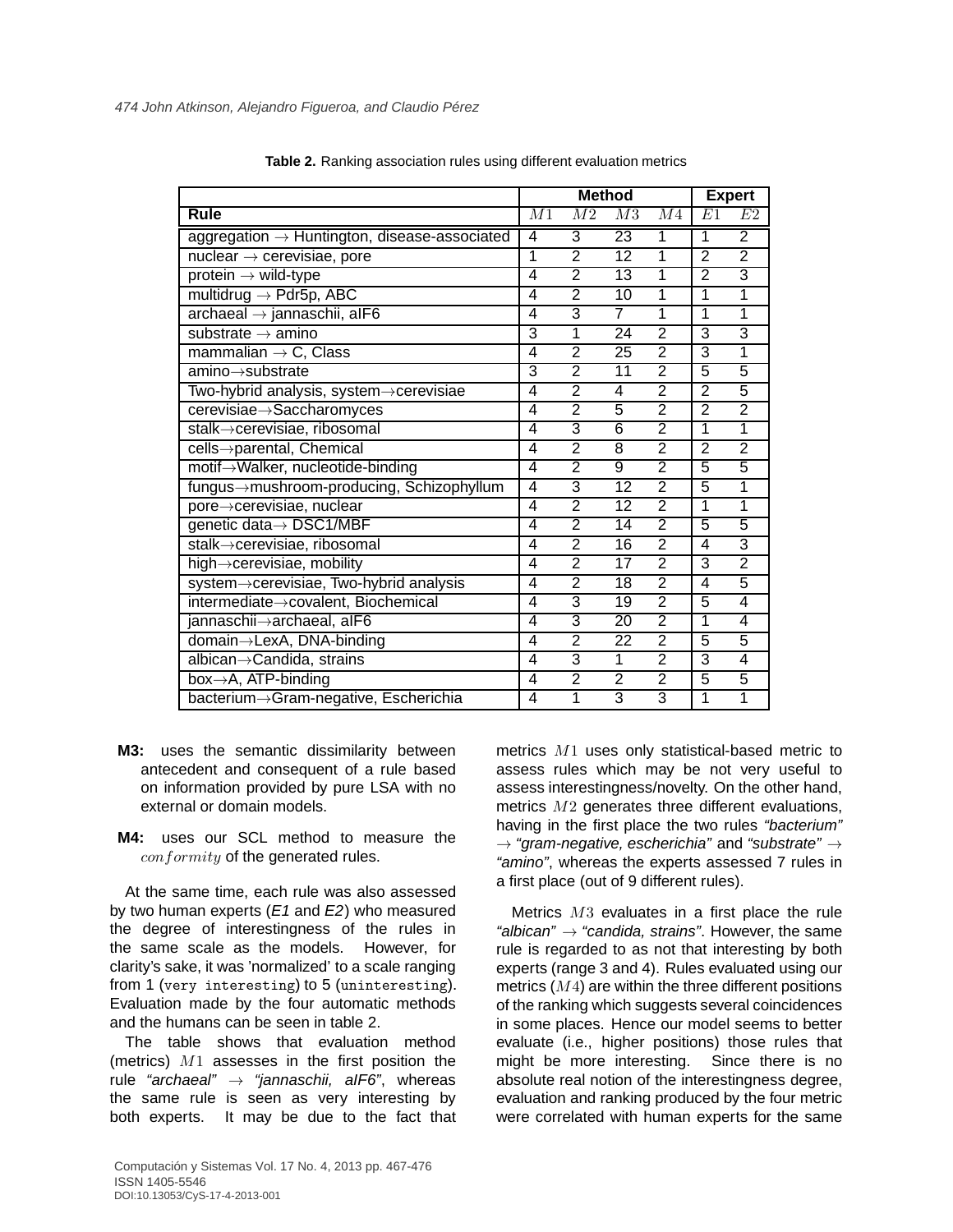set of rules. For this, the Spearman correlation  $(r)$ was computed for all the assessments as seen in table 3.

In general, a promising and positive correlation was observed between experts and our metrics as compared with the rest of the evaluation methods  $(p < 0.01, t = 3.461)$ . Furthermore, the pure lattice-based evaluation method showed almost no association with the real assessment. Our approach  $(M4)$  shows a fair predictive ability for evaluating patterns, although one expert was more demanding in the evaluation than the other one. This may mainly be due to that  $E1$  has more than 20 years of experience so he got more background knowledge to assess the patterns.

On the other hand, the pure LSA-based metrics  $(M3)$  is better correlated with experts than the lattice-based approach  $(M2)$  but worse than our evaluation method (M4). A lower correlation of metrics  $M2$  can also be due to the fact that the metrics considers only structural relationships, so that the when there are implicit semantic connections between terms, the metrics fails to detect them.

**Table 3.** Correlation between experts and evaluation metrics

|               | <b>Metrics</b> |         |      |      |  |
|---------------|----------------|---------|------|------|--|
| <b>Expert</b> | M1             |         | М3   | M4   |  |
|               | 0.01           | $-0,05$ | 0,01 | 0,32 |  |
|               | -0.02          | -0.04   | 0.07 | 0.25 |  |

## **5 Conclusions**

In this paper, a new metrics that combines lattice-based methods and corpus based semantics is proposed to automatically assess the interestingness degree of association rules. It allows the approach to filter and effectively rank patterns finally delivered to users making decisions. The model uses LSA to allow for an approximate matching of set inclusion when building concept structures in the form of lattices. It makes the approach more robust to include implicit semantic relationship which does have not necessary generalization/specialization links. Our strategy builds a Semantic Concept Lattice in order to measure *conformity* of association rules. Assessment of interestingness using SCL was

well correlated with human judgment as compared with other evaluation methods. Furthermore, the model benefits from its resource-independent and semantically-based nature which can make it domain independent.

Overall, results suggest that our evaluation approach is indeed effective to assess the interestingness degree of simple discovered patterns in text mining in comparison with other evaluation methods and human performance. In addition, combining lattice-based creation methods and corpus based semantics is very promising to assess discovered patterns as compared with both methods separately (LSA and lattice-based methods).

## **Acknowledgements**

This research was partially supported by FONDEF (Chile), under grant number CA12i10081: "Text Routing: Reconocimiento Inteligente de las Intenciones de Usuarios para Enrutamiento de llamadas en Call Centers utilizando Técnicas de Análisis Semntico de Lenguaje Natural y Métodos de Aprendizaje Automático".

## **References**

- **1. Atkinson, J. & Rivas, A.** (**2008**). Discovering novel causal patterns from biomedical natural-language texts using bayesian nets. IEEE Transactions on Information Technology in Biomedicine, 12(6), 714–722.
- **2. Bie, T. D.** (**2011**). An information theoretic framework for data mining. Proc. of the 17th ACM SIGKDD conference on Knowledge Discovery and Data Mining (KDD'11), San Diego.
- **3. Cherfi, H., Napoli, A., & Toussaint, Y.** (**2004**). Knowledge-based selection of association rules for text mining. 16th European Conference on Artificial Intelligence - ECAI'04. (Valencia, Spain), 24, 485–489.
- **4. Fu, H., Jennings, B., & Malone, P.** (**2007**). Analysis and representation of biomedical data with concept lattice. IEEE/IES Conference on Digital Ecosystems and Technologies, Cairns Australia.
- **5. Landauer, T., McNamara, D., Dennis, S., & Kintsch, W.** (**2007**). Handbook of Latent Semantic Analysis. Lawrence Erlbaum Associates.